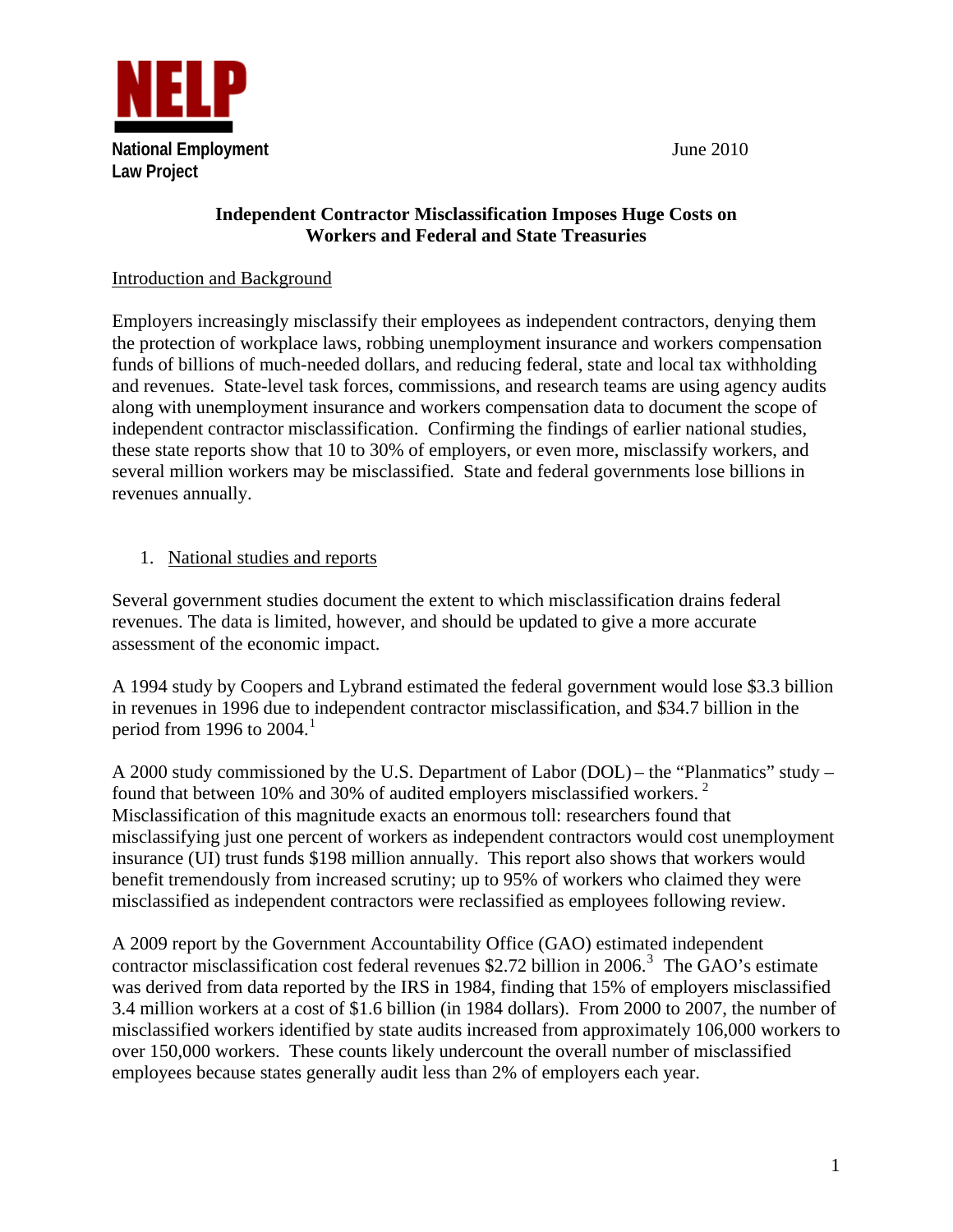According to a 2009 report by the Treasury Inspector General for Tax Administration,<sup>[4](#page-3-3)</sup> the IRS's most recent estimates of the cost of misclassification are a \$54 billion underreporting of employment tax, and losses of \$15 billion in unpaid FICA taxes and UI taxes. The \$15 billion estimate is based on 1984 data that has not been updated. The report explained, "Preliminary analysis of Fiscal Year 2006 operational and program data found that underreporting attributable to misclassified workers is likely to be markedly higher than the \$1.6 billion estimate from 1984."

## 2. Findings from State Studies and Reports

A growing number of states have been calling attention to independent contractor abuses by creating inter-agency task forces and committees to study the magnitude of the problem. Along with academic studies and other policy research, the reports document the prevalence of the problem and the attendant losses of millions of dollars to state workers' compensation, unemployment insurance, and income tax revenues.

The following chart summarizes the findings from 20 state-level studies. The studies rely on a range of data: most use UI and/or Workers Compensation audits; some draw on the records of multi-level government agencies, and a few used interviews with workers. Some studies examine the workforce as a whole, while others focus on industries where misclassification is rampant – namely, construction.

| <b>State</b>                       | % Employers      | Loss to UI            | marcates rigares for the construction matistry.<br><b>Loss to Wkrs Comp</b> | <b>Unpaid state income taxes</b> |
|------------------------------------|------------------|-----------------------|-----------------------------------------------------------------------------|----------------------------------|
|                                    | who misclassify  |                       |                                                                             |                                  |
| $CA^5$                             |                  |                       |                                                                             | \$112 million (collected)        |
| CO <sup>6</sup>                    | 33.9%            |                       |                                                                             |                                  |
| $CT^7$                             |                  | \$17 million          | \$57 million                                                                | \$65 million                     |
| $\overline{\mathbf{L}^8}$          | 17.8%            | \$39.2 million        | \$97.9 million                                                              | \$124.7 - \$207.8 million        |
|                                    | 19.5% ('05)      | \$53.7 million ('05)  | $$23.2$ million*                                                            | $$14.8$ million*                 |
|                                    |                  | \$8.9 million*        |                                                                             |                                  |
| ME <sup>9</sup>                    | 11%              | \$314,000*            | $6.5$ million*                                                              | $$2.6 - 4.3$ million*            |
|                                    | 14%*             |                       |                                                                             |                                  |
| $MA^{10}$                          | 12%              | \$35 million          | \$91 million                                                                | \$91 -152 million                |
|                                    | $14\% *$         | \$3.9 million*        | \$7 million*                                                                | \$6.9 million*                   |
| $MD^{11}$                          | 20%              | $$15-25$ million      |                                                                             |                                  |
| $\overline{\text{MI}^{12}}$        | 30%              | \$17 million          |                                                                             | \$20-33 million                  |
| $MN^{13}$                          | 14%              |                       |                                                                             |                                  |
|                                    | 15% *            |                       |                                                                             |                                  |
| $\overline{\mathrm{NJ}^{14}}$      | 38-42%           | \$15 million          |                                                                             | \$5 million                      |
|                                    | of audited cases | (UI and disability)   |                                                                             |                                  |
| $\overline{\text{NY}^{15}}$        | 10.3%            | \$175.6 million       | \$1.1million                                                                | \$170 million                    |
|                                    | 14.9%*           |                       | (incl. penalties)                                                           |                                  |
| OH <sup>16</sup>                   |                  | \$12 - \$100 million  | \$60-510 million                                                            | \$21-\$248 million               |
| $PA^{17}$                          | 9%               | \$200 million         | \$81 million                                                                |                                  |
| $TN^{18}$                          |                  | \$8.4 - \$15 million* | \$52 - 91.6 million*                                                        |                                  |
| Austin,                            |                  |                       |                                                                             | \$8,618,869                      |
| $TX^{19}$                          |                  |                       |                                                                             | (state and federal combined)     |
| WA <sup>20</sup>                   |                  | \$14.8 million        | \$34.5 million                                                              | \$225 million                    |
|                                    |                  |                       |                                                                             |                                  |
| $\overline{\text{WI}^{\text{21}}}$ | 44% of audited   |                       |                                                                             |                                  |
|                                    | employers        |                       |                                                                             |                                  |

**Independent Contractor Misclassification Costs: Summary of Leading State Studies**  \* Indicates figures for the construction industry.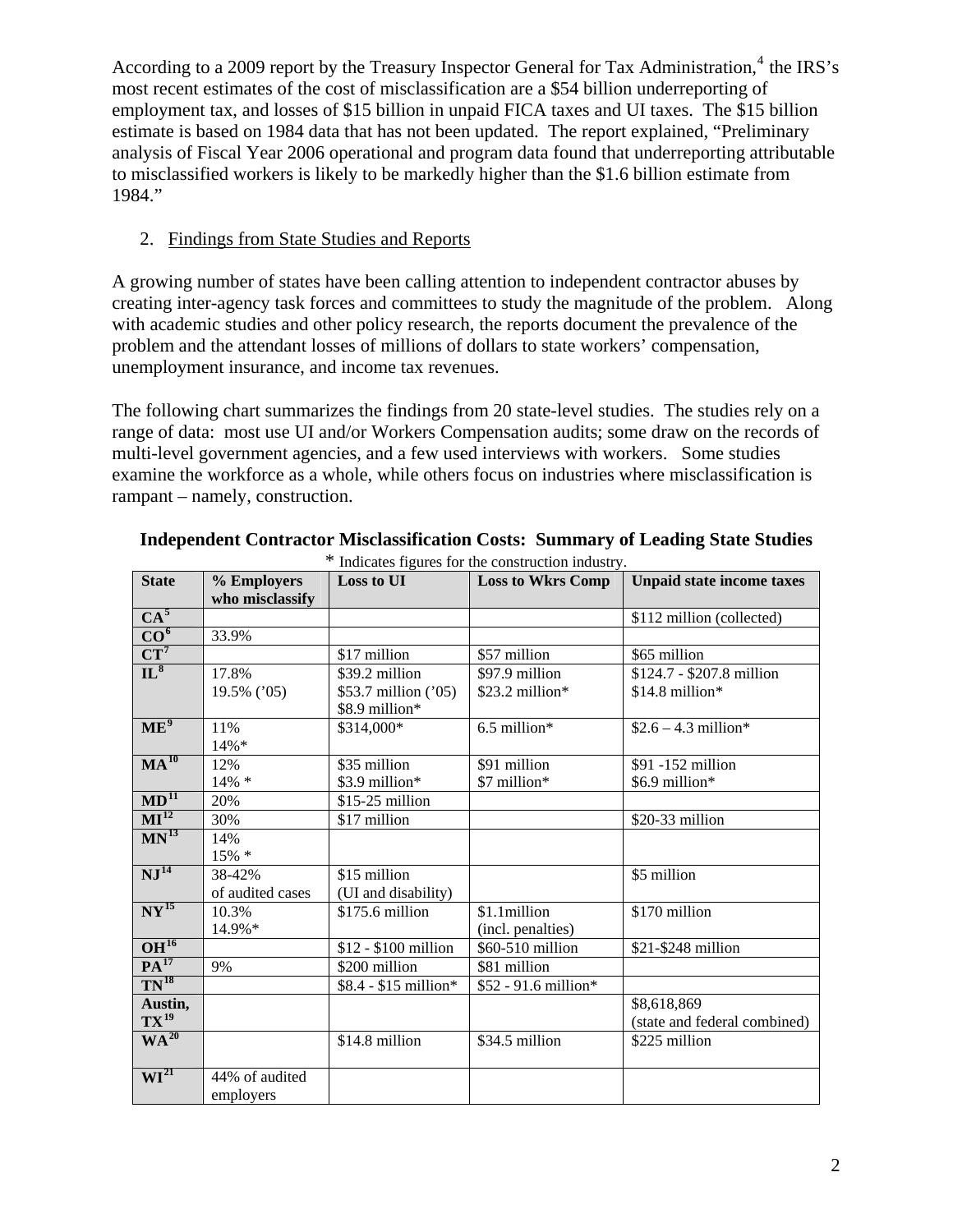3. Trends in the Findings From State Studies

The findings from the state studies demonstrate the staggering scope of misclassification, the difficulties in reaching precise counts of workers affected and funds lost, and the potential for enforcement initiatives to return much-needed funds to state coffers.

- **A staggering number of workers are misclassified.** Audits generally uncover numerous cases of misclassification at an individual workplace or employer, resulting in large numbers of workers who are reclassified as employees following review. For example, targeted audits conducted by the Ohio 1099 Task Force resulted in the reclassification of almost 47% of the workers interviewed.<sup>[22](#page-6-1)</sup> In 2007, California's Employment Development Department identified 36,536 workers who had been misclassified. According to their latest Taskforce reports, the Connecticut DOL identified close to 8,000 misclassified workers and the NY DOL identified 12,300. Studies that extrapolate from audit data put the actual numbers of misclassified workers at much higher levels: an estimated 368,685 workers in Illinois; 4,792 in Maine; between 125,725 and 248,206 in Massachusetts; 704,785 in New York; between 54,000 and 459,000 in Ohio; and 580,000 in Pennsylvania.
- **Studies most likely underestimate the true scope of misclassification.** Many of the studies are based on unemployment insurance tax audits of employers registered with the state's UI program. The audits seek to identify employers who misclassify workers, workers who are misclassified, and the resulting shortfall to the UI program. Researchers extrapolate from UI audit data to estimate the incidence of misclassification in the workforce and its impact on other social insurance programs and taxes. UI audits rarely identify employers who fail to report any worker payments to state authorities and workers paid completely off-the-books – the "underground economy" – where misclassification is generally understood to be even more prevalent.
- **Billions of dollars of payroll are never reported to state governments.** As explained above, many employers underreport their payroll, or pay workers off-the-books and do not report any wages. In California<sup>[23](#page-6-2)</sup> and New York alone, employers fail to report billions of dollars to state agencies. Reliance on random audits as the sole investigatory may result in an undercount of violations and unpaid taxes.
- **Misclassification also results in lost income tax revenue to local governments.**  Municipal governments supported by payroll taxes are also hit hard by misclassification. This includes some of the nation's largest and most important economic centers.
- **Independent contractor misclassification rates are rising**. In California, for example, the number of unreported employees increased by an impressive 54% from 2005 to 2007. In Illinois, the rate of misclassification by violating employers increased by 21% from 2001 to 2005. A recent report by the Ohio Attorney General reported a 53.5% increase in the number of workers reclassified from 2008 to 2009.<sup>[24](#page-6-3)</sup> A study of misclassification in Massachusetts's construction industry from 2001 to 2003 noted that both the prevalence of misclassification and the severity of the impact have worsened over the years.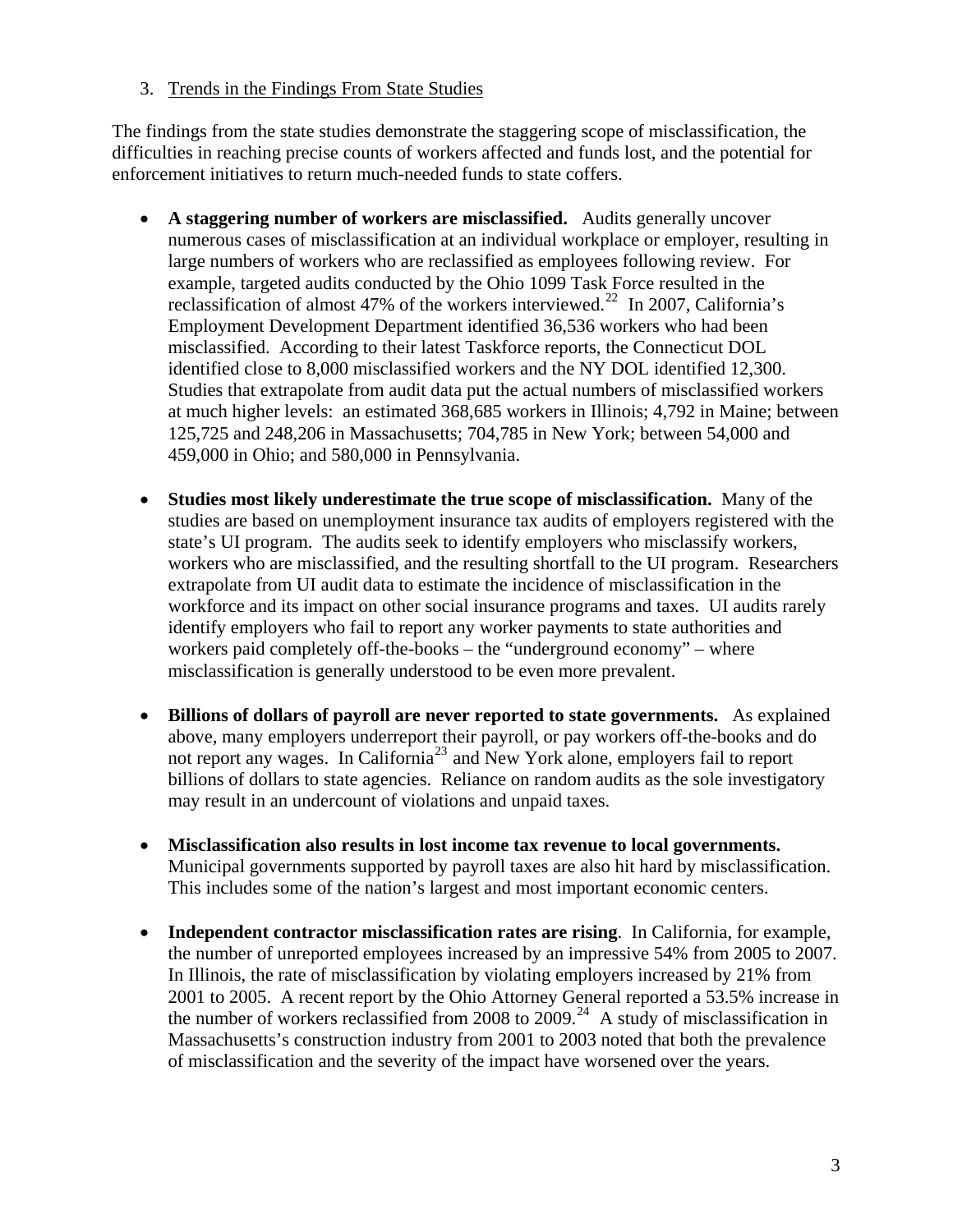- **Misclassification rates are disproportionately high in certain industries, such as construction, real estate, home care, trucking, janitorial and hi-tech jobs**. Some of the studies focused on construction because the industry has been so plagued by independent contractor misclassification. The Maine, Massachusetts, Minnesota and New York studies found rates of misclassification up to several points higher in construction as compared with the workforce as a whole. Delivery drivers and truckers have also experienced widespread abuse. Sixteen states are currently involved in negotiations with FedEx to end the delivery company's practice of misclassifying its drivers as independent contractors. Reports indicate that employers in several other key sectors routinely misclassify workers.
- **Targeted audits have the potential of returning hundreds of millions of dollars to state coffers.** Audits conducted by California's Employment Development Department between 2005 and 2007 recovered a total of \$111,956,556 in payroll tax assessments, \$18,537,894 in labor code citations, and \$ 40,348,667 in assessments on employment tax fraud cases.

Misclassification of employees as independent contractors exacts an enormous toll on workers and our economy. Accurate information on the prevalence of the problem, and on patterns of violations, can help state officials to direct their efforts at the worst violators and most problematic industries. The growing body of research summarized here has been vital to recent efforts in the states to combat misclassification; new research will further facilitate enforcement.

[http://www.edd.ca.gov/pdf\\_pub\\_ctr/report2008.pdf](http://www.edd.ca.gov/pdf_pub_ctr/report2008.pdf) [6](http://www.edd.ca.gov/pdf_pub_ctr/report2008.pdf)

 $\overline{a}$ 

<span id="page-3-0"></span><sup>&</sup>lt;sup>1</sup> Coopers & Lybrand, *Projection of the Loss in Federal Tax Revenues Due to Misclassification of Workers,* Prepared for the Coalition for Fair Worker Classification (1994).

<span id="page-3-1"></span>Lalith De Silva, *et al., Independent Contractors: Prevalence and Implications for Unemployment Insurance Programs,* Planmatics, Inc., Prepared for the US Department of Labor Employment and Training Administration  $(2000)$ , available at <http://wdr.doleta.gov/owsdrr/00-5/00-5.pdf>.

<span id="page-3-2"></span><sup>&</sup>lt;sup>3</sup> U.S. General Accounting Office, *Employee Misclassification: Improved Coordination, Outreach, and Targeting Could Better Ensure Detection and Prevention* (August 2009), available at [http://www.gao.gov/products/GAO-09-](http://www.gao.gov/products/GAO-09-717) [717](http://www.gao.gov/products/GAO-09-717). [4](http://www.gao.gov/products/GAO-09-717)

<span id="page-3-3"></span>Treasury Inspector General for Tax Administration, *While Actions Have Been Taken to Address Worker Misclassification, and Agency-Wide Employment Tax Program and Better Data Are Needed* (February 4, 2009), available at [http://www.treas.gov/tigta/auditreports/2009reports/200930035fr.pdf.](http://www.treas.gov/tigta/auditreports/2009reports/200930035fr.pdf) 5

<span id="page-3-4"></span> $5$  Tax audits conducted by California's Employment Development Department (EDD) from 2005 to 2007 identified 36,536 previously unreported employees. The number of unreported employees increased 54% from 2005 to 2007, reaching 15,751workers in 2007. During this 3-year period, the EDD recovered a total of \$111,956,556 in payroll tax assessments, \$18,537,894 in labor code citations, and \$ 40,348,667 in assessments on employment tax fraud cases. California Employment Development Department, *Annual Report: Fraud Deterrence and Detection Activities*, report to the California Legislature (June 2008), available at

<span id="page-3-5"></span> $6$  A recent report found that 33.9% of audited employers misclassified employees as independent contractors; 41,915 employers in the state had misclassified new workers as independent contractors; 8.5% of workers at audited employers were found to have been misclassified; 172,609 workers statewide misclassified; total taxable wages underreported statewide for new workers misclassified as independent contractors: \$36,291,042; tax underreported statewide for new workers misclassified as ICs: \$6,429,685; average UI tax rate: 17.7%; percent of state UI taxes underreported due to workers misclassified as ICs: 3.6%. Data on file with author.

<span id="page-3-6"></span> $^7$  A 1992 study estimated that the State and the Federal governments were losing \$500 million annually as a result of worker misclassification. Each year, state income tax receipts were reduced by \$65 million; the workers' compensation system lost \$57 million in unpaid premiums; and the unemployment insurance fund lost \$17 million. William T. Alpert*, Estimated 1992 Costs in Connecticut of the Misclassification of Employees*, Department of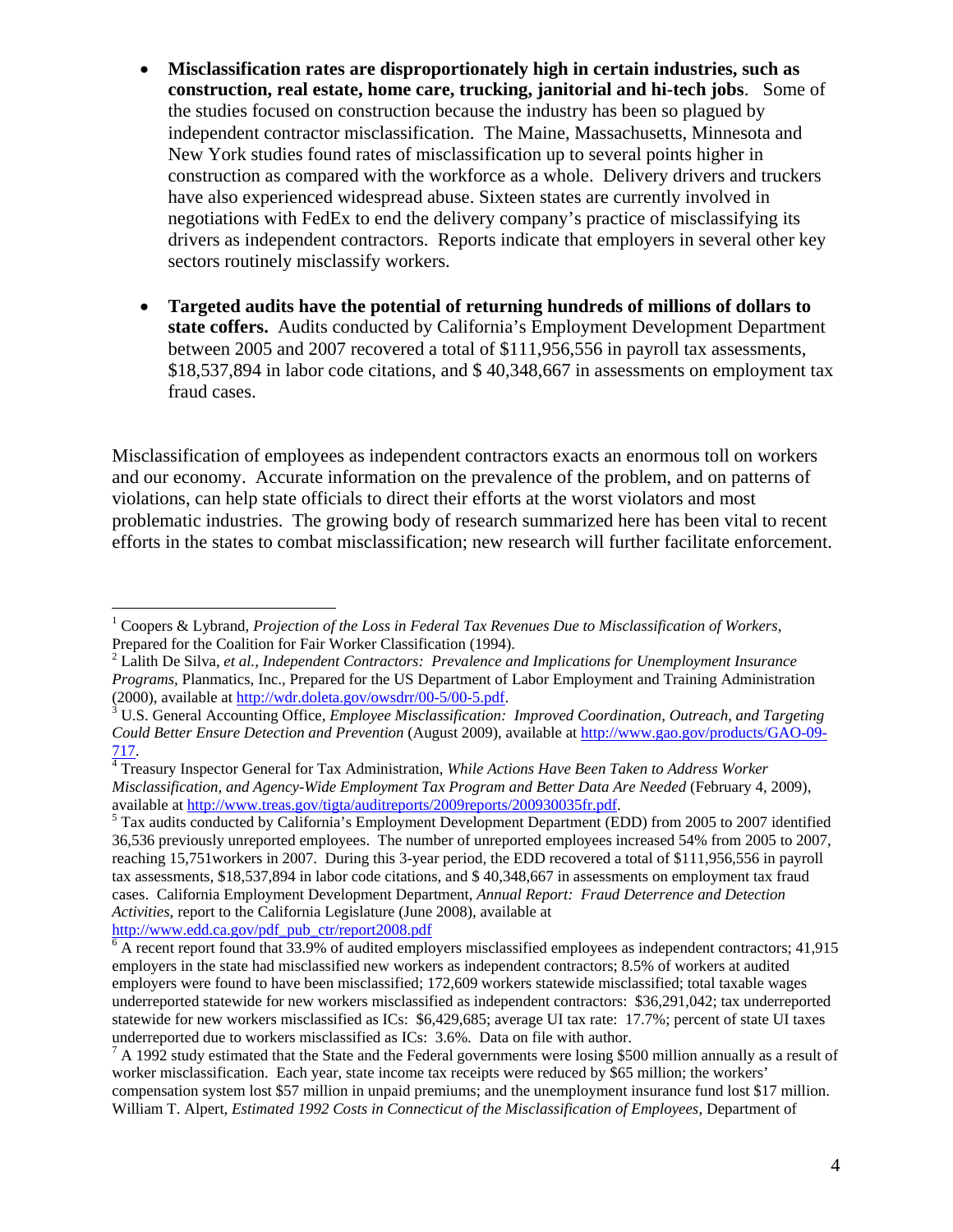Economics, University of Connecticut (1992). The first annual report from the Joint Enforcement Commission on Worker Classification reported that the Labor Department reclassified 7,900 workers as employees, uncovered more than \$53 million in wages and additional unemployment tax of \$750,000, assessed over \$2 million in additional tax, and collected \$90,000 in civil penalties against violating employers. *State of Connecticut Joint Enforcement Commission on Worker Misclassification, Annual Report*, Prepared for the Honorable M. Jodi Rell, Governor, and the Labor and Public Employees Committee of the General Assembly (February 2010), available at [http://www.ctdol.state.ct.us/wgwkstnd/JEC/JEC.pdf 8](http://www.ctdol.state.ct.us/wgwkstnd/JEC/JEC.pdf)

<span id="page-4-0"></span> ${}^{8}A$  2006 study estimated that independent contractor misclassification resulted in a loss of \$39.2 million in unemployment insurance taxes, and between \$124.7 million and \$207.8 million in state incomes taxes each year from 2001 to 2005. 17.8% of audited employers, about 56,650, misclassified employees as independent contractors. The study estimated that an average 368,685 employees were misclassified each year. The rate of misclassification by violating employers increased 21% from 2001 to 2005. Michael P. Kelsay, *et al*., *The Economic Costs of Employee Misclassification in the State of Illinois*, Department of Economics, University of Missouri-Kansas City. (2006), available at [http://www.carpenters.org/EmployerPayrollFraud/studies\\_reports.aspx.](http://www.carpenters.org/EmployerPayrollFraud/studies_reports.aspx) Other state reports for which there is no other website listed can be found on the United Brotherhood of Carpenters website.

<span id="page-4-1"></span><sup>9</sup> From 1999 to 2002, 11% of all Maine employers and 14% of construction employers misclassified their workers, totaling 4,792 misclassified workers across all industries. Misclassification of construction workers resulted in an annual average loss of \$314,000 in unemployment compensation taxes, \$6.5 million in workers compensation premiums, between \$2.6 million and \$4.3 million in state income taxes, and \$10.3 million in FICA taxes. Françoise Carré and Randall Wilson, *The Social and Economic Costs of Employee Misclassification in the Maine Construction Industry*, Construction Policy Research Center, Labor and Worklife Program, Harvard Law School and Harvard School of Public Health (2005), available at http://www.law.harvard.edu/programs/lwp/Maine%20Misclassification%20Maine.pdf.

<span id="page-4-2"></span> $\frac{10}{10}$  $\frac{10}{10}$  $\frac{10}{10}$  A study of misclassification in the state's construction industry from 2001-2003 found that at least 14% of Massachusetts construction employers and 13% of all Massachusetts employers misclassified workers. Less conservative methods suggest that construction misclassification could run higher and range up to one in four (24%) of MA construction employers. An estimated 7,478 to 15,790 of construction employees were misclassified. In the workforce as a whole, an estimated 125,725 to 248,206 workers were misclassified. The state lost an estimated \$91 million to \$152 million in income tax revenue and up to \$91 million of worker compensation premiums. The study noted that both the prevalence of misclassification and the severity of the impact have worsened over the years. Françoise Carré and Randall Wilson, *The Social and Economic Costs of Employee Misclassification in the Construction Industry*, Construction Policy Research Center, Labor and Worklife Program, Harvard Law School and Harvard School of Public Health (2004), available at

<span id="page-4-3"></span> $\frac{http://www.law.harvard.edu/programs/lwp/Misclassification%20Report%20Mass.pdf}{11}$  $\frac{http://www.law.harvard.edu/programs/lwp/Misclassification%20Report%20Mass.pdf}{11}$  $\frac{http://www.law.harvard.edu/programs/lwp/Misclassification%20Report%20Mass.pdf}{11}$ <br> $\frac{http://www.law.harvard.edu/programs/lwp/Misclassification%20Report%20Mass.pdf}{11}$ <br>Audits conducted by Maryland's Unemployment Insurance Division found an average of 20% of employers misclassify workers. The report estimated that misclassification accounts for an annual loss of between \$15 million and \$25 million to the Unemployment Trust Fund. The Secretary of the Department of Labor noted that the estimate is likely conservative, because audits are random, do not target industries where misclassification is most prevalent, and do not capture the underground economy. Testimony of Thomas E. Perez, Secretary of the Department of Labor, Licensing and Regulation, on HB 1590, before the House Economic Matters Committee (March 20, 2008), available at http://www.dllr.state.md.us/whatsnews/testimonymisclass.shtml.

<span id="page-4-4"></span> $\frac{12}{12}$  A 2008 study of the state's unemployment insurance system found that an average of 30% of employers misclassify employees or underreport employee payroll, and that 8% of all MI construction workers are misclassified or receive income that is not reported by their employer. Each year, about \$1.5 billion in payroll is not reported to the UI Agency. Misclassification costs the state's unemployment insurance trust fund \$17 million each year, and results in an estimated loss of \$20 to 33 million in state income taxes. Dale Belman and Richard Block, *Informing the Debate: The Social and Economic Costs of Employee Misclassification in Michigan*, Michigan State University (2009), available at http://www.ippsr.msu.edu/Publications/BEBelman.pdf.

<span id="page-4-5"></span> $13$  The Office of the Legislativ[e Auditor used UI audit data to estimate that 14% of em](http://www.ippsr.msu.edu/Publications/BEBelman.pdf)ployers misclassified workers in 2005 – about 17,500 employers. Misclassification rates in the construction industry were higher: 15% of construction employers and 31% of drywall employers misclassify their employees. The estimates are conservative because they exclude employers that operate in the "cash" economy or fail to register in the unemployment program. James Noble, *Misclassification of Employees as Independent Contractors*, Program Evaluation Division, Minnesota Office of the Legislative Auditor (2007), available at<http://www.auditor.leg.state.mn.us/ped/pedrep/missclass.pdf>. <sup>14</sup> New Jersey Department of Labor and Workforce audits found that between 38% and 42% of employers eithe

<span id="page-4-6"></span>misclassified workers or paid in cash "off-the-books," and between 25,000 and 28,286 workers were misclassified. *New Jersey State Agency Will Share Employment Tax Examination Results with the IRS*, State of New Jersey Department of Labor and Workforce Development (Nov. 8, 2007).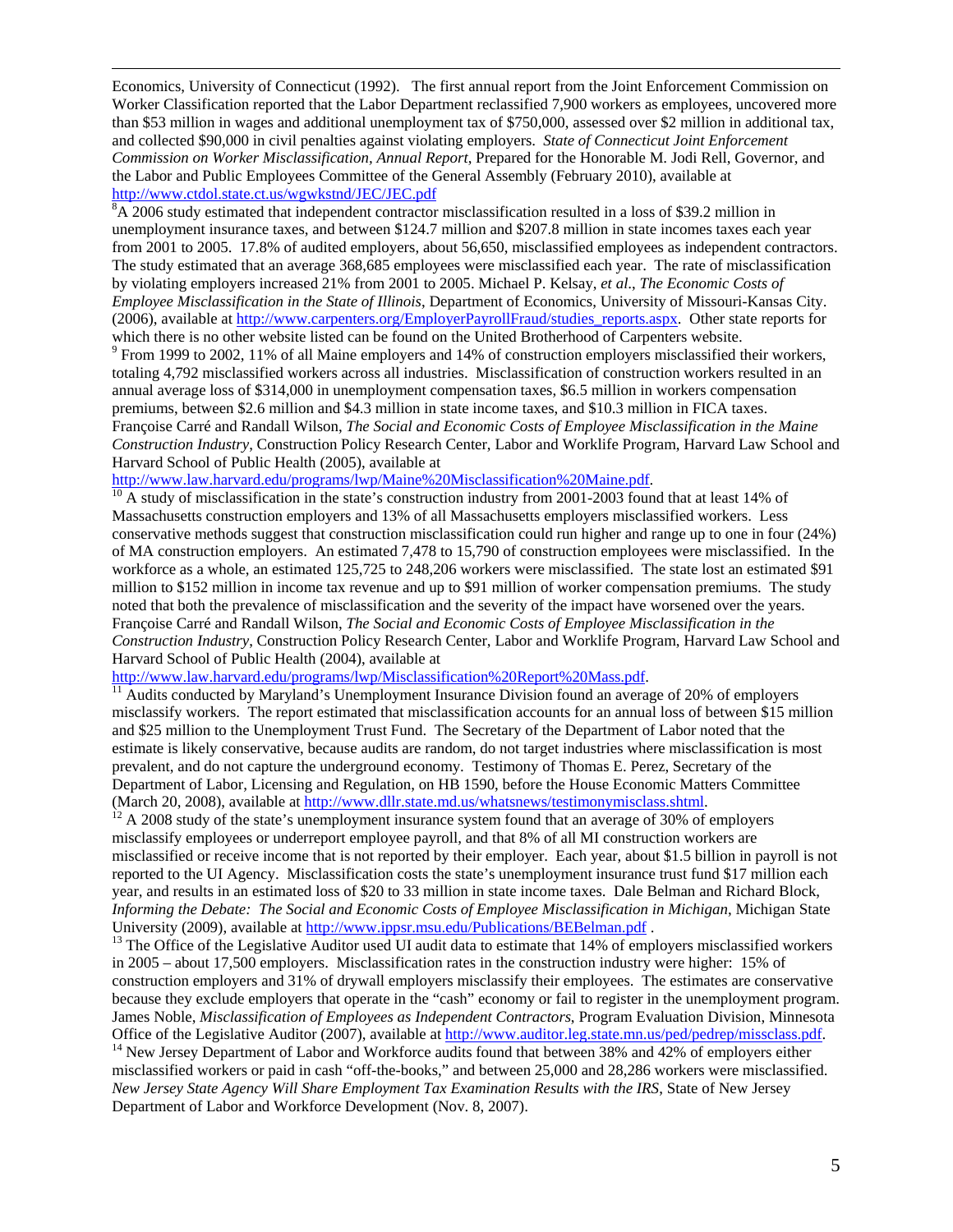<span id="page-5-0"></span><sup>15</sup> A 2007 study issued by the Cornell University School of Industrial and Labor Relations, based on audits by the NYS DOL UI Division of select industries from 2002-05, estimated annual misclassification rates of about 10.3% in the state's private sector and approximately 14.9% in the construction industry. Each year, an estimated 39,587 employers within those audited industries misclassified workers. Approximately 704,785 workers were misclassified. Average UI taxable wages underreported due to misclassification each year was \$4,238,663, and UI tax underreported was \$175,674,161. Linda H. Donahue, James Ryan Lamare, Fred B. Kotler, *The Cost of Worker Misclassification in New York State.* Cornell University School of Industrial Labor Relations (Feb. 2007), available at [http://digitalcommons.ilr.cornell.edu/reports/9/.](http://digitalcommons.ilr.cornell.edu/reports/9/)

A 2007 study estimated that between \$25 billion and \$50 billion in payroll – 20% of total payroll – was unreported for workers' compensation. The estimate may be conservative, because it was calculated by comparing payroll reported to the state for UI with payroll reported to the WC system, and did not account for payroll that was not reported to either system. Fiscal Policy Institute, *Building up New York, Tearing Down Job Quality: Taxpayer Impact of Worsening Employment Practices in New York City's Construction Industry* (December 2007), available at [http://www.fiscalpolicy.org/publications2007/FPI\\_BuildingUpNY\\_TearingDownJobQuality.pdf](http://www.fiscalpolicy.org/publications2007/FPI_BuildingUpNY_TearingDownJobQuality.pdf).

A 2009 report by the New York Joint Enforcement Task Force on Employee Misclassification identified 12,300 cases of misclassification and over \$157 million in unreported wages, resulting in an assessment of over \$4.8 million in unemployment taxes, over \$1 million in UI fraud penalties, over \$1.1 million in workers compensation fines and penalties, and over \$12 million in unpaid wages. New York State Dept. of Labor, *et. al*., Annual Report of the Joint Enforcement Task Force on Employee Misclassification (Feb. 1, 2009), available at http://www.labor.state.ny.us/agencyinfo/PDFs/Misclassification TaskForce AnnualRpt 2008.pdf.

<span id="page-5-1"></span> $\frac{16}{16}$  A 2009 report by the Ohio Attorney General – extrapolating from UI audit data, and using findings from other state studies – estimated that between 54,000 and 459,000 workers were misclassified each year, and found that the state lost between \$12 million and \$100 million in unemployment compensation payments, between \$60 million and \$510 million in workers compensation premiums and between \$21 million and \$248 million in forgone state incomes tax revenues. Report of the Ohio Attorney General on the Economic Impact of Misclassified Workers for State and Local Governments in Ohio (Feb. 18, 2009), available at

http://www.ohioattorneygeneral.gov/getattachment/f2b2aa5b-de26-45a2-9631-2e0fd21cf9b5/Missclasification-<br>Report.aspx.<br> $\frac{17}{17}$  A 2008 study found that 9% of the state's workforce on 580,000

<span id="page-5-2"></span>A 2008 study found that 9% of the state's workforce, or 580,000 workers, are misclassified as independent subcontractors each year. Misclassification resulted in a loss of over \$200 million to the unemployment compensation trust fund and \$81 million to the workers compensation system.

Testimony of Patrick T. Beaty, Deputy Secretary for Unemployment Compensation Programs, Pennsylvania Department of Labor and Industry, before the House of Representatives Commonwealth of Pennsylvania, Labor Relations Committee on HB 2400, The Employee Misclassification Prevention Act (April 23, 2008), available at [http://www.legis.state.pa.us/cfdocs/legis/TR/transcripts/2008\\_0091\\_0001\\_TSTMNY.pdf](http://www.legis.state.pa.us/cfdocs/legis/TR/transcripts/2008_0091_0001_TSTMNY.pdf). <sup>[18](http://www.legis.state.pa.us/cfdocs/legis/TR/transcripts/2008_0091_0001_TSTMNY.pdf)</sup> A 2010 study of Tennessee's construction industry estimated that between 21,990 and 38,680 construction

<span id="page-5-3"></span>workers were either misclassified or unreported in 2006. The study estimated losses of between \$8.4 million and almost \$15 million to the state's unemployment insurance program, between \$52 million and 91.6 million to the state's workers compensation program, between \$15.2 million and \$73.4 million in federal incomes taxes, and between \$7.8 million and \$42 million in Social-Security and Medicare taxes. William Canak & Randall Adams, *Misclassified Construction Employees in Tennessee* (January 15, 2010).

<span id="page-5-4"></span> $19$  A 2009 study found that 38% of the construction workers in the Austin area were misclassified. In "vertical construction" alone, this misclassification resulted in an estimated loss of at least \$8,618,869 in federal taxes and state unemployment taxes. *Building Austin, Building Injustice: Working Conditions in Austin's Construction Industry,* Workers Defense Project in collaboration with the Division of Diversity and Community Engagement at the University of Texas at Austin (June 2009), available at

<span id="page-5-5"></span> $\frac{http://www.buidaustin.org/Buiding%20-Austn Report.pdf}{20}$  $\frac{http://www.buidaustin.org/Buiding%20-Austn Report.pdf}{20}$  $\frac{http://www.buidaustin.org/Buiding%20-Austn Report.pdf}{20}$  The Washington Department of Revenue studied discrepancies in the number of businesses that had registered with the IRS but not with the State, finding that in-state and out-of-state businesses registered with the IRS in 2004 failed to pay \$274 million in state taxes: \$225 million in state income taxes, \$14.8 million in unemployment insurance taxes, and \$34.5 in workers compensation premiums. In-state construction employers failed to pay \$13.1 million in taxes: \$1 million in state income tax, \$3.4 in unemployment insurance taxes, and \$8.7 million in workers compensation. In 2001, the state lost \$183 million in taxes from employers registered with neither the IRS nor the state. Washington State Dept. of Labor and Industries and the Washington State Employment Security Dept., *Unregistered Business Study: Joint Report of the Washington State Dept. of Revenue* (November 2007), available at [http://dor.wa.gov/docs/reports/Unregistered\\_Business\\_Study\\_finalfinal.pdf](http://dor.wa.gov/docs/reports/Unregistered_Business_Study_finalfinal.pdf).